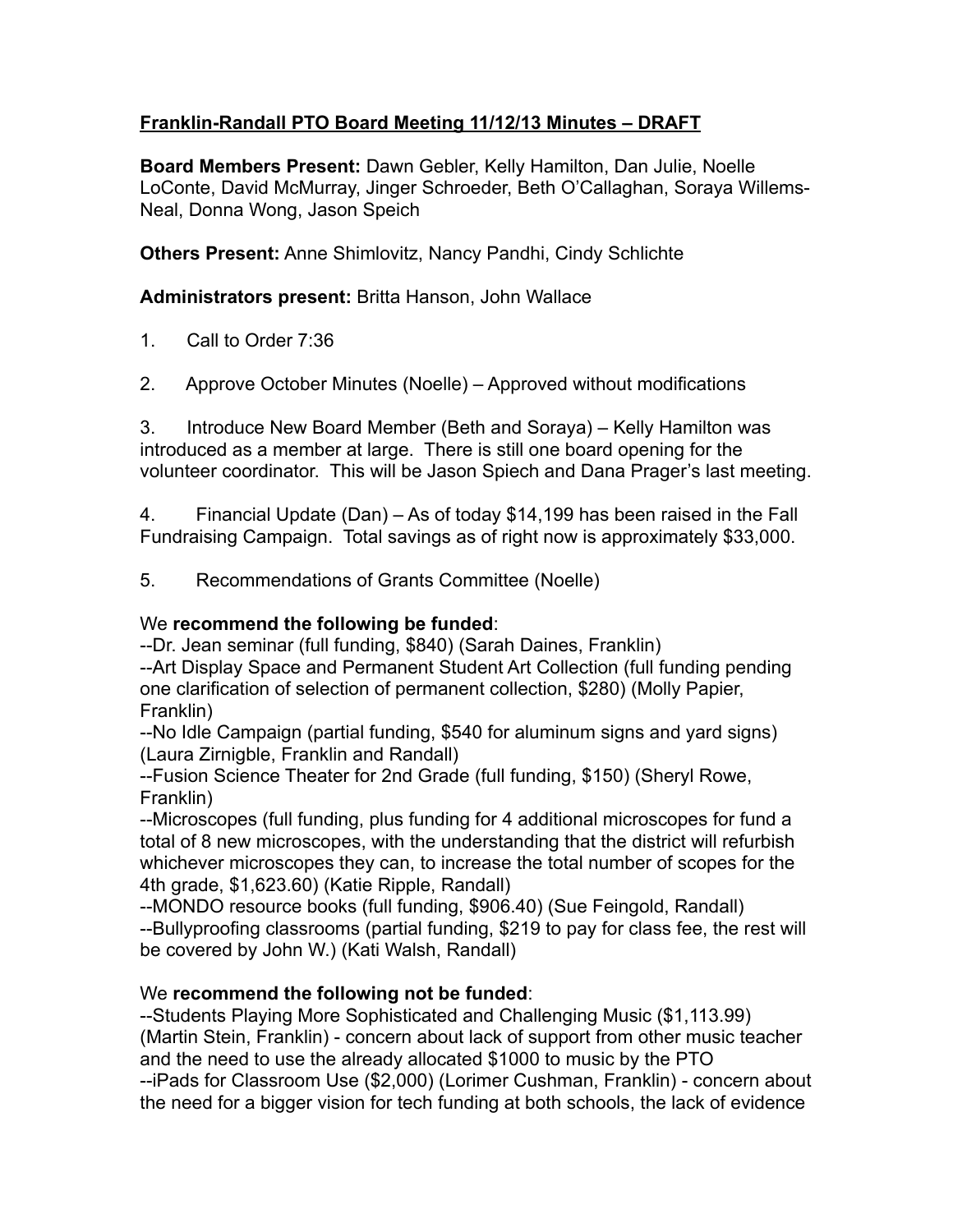that this is a critical curricular tool, and the lack of pilot data using the iPads that the PTO has already funded. There also exists \$3,300 already for tech at Franklin that can be used.

--iPad Technology in the Franklin Gym (\$500) (Chris Rumbelow) -- concerns as above, plus that this grant was submitted late, and the desire to see Chris use the already allocated iPads to demonstrate success prior to requesting an additional iPad

--Fine Arts Technology Program (\$3,000) (Beth Kiser, Randall) -- concern that this did not meet with the School Improvement Project, no use of the already allocated \$1000 music budget

We **found alternate funding sources** for the following:

--Playground Art Installation (full funding, \$720) (Jinger Schroeder, Franklin) --Okee Dokee Brothers (full funding, \$850) (Melissa and Kieran Schultz, Franklin) --Randall Outdoor Classroom Shed (full funding, \$950) (Terri Jaye, Randall) --Capoeira at Randall (full funding, \$800) (Rebecca Liggon, Randall)

A motion was made to approve the slate as presented (Noelle). This passed unanimously.

A separate motion was made by Beth and Jason to move the additional money (\$5,441.00) into a long term technology savings fund, and spent via the SIP or tech committees, or save for a larger investment in the tech programming in the future. Need for a district wide technology plan was discussed. This motion was tabled until a later meeting (most likely December meeting).

Discussion about how 3<sup>rd</sup> grade testing is computer based. One parent noted that Franklin-Randall is behind, technology-wise, relative to other schools in the district.

- 5. 60 second updates (Beth & Soraya)
	- a. Events update
		- 1. Fall Campaign through 11/27
		- 2. Bullying discussion 11/20
		- 3. MMM is 11.23
		- 4. GloBall is 12/14

b. Financial Controls (Jason, Dan and Beth) – all are working on setting some controls for financial decisions for the PTO treasurer. Jason has a draft of this concept for review, which includes check writing, debit card usage, bank transfers and cash handling controls.

c. Request for holding a donation drive at the GloBall (Beth). GloBall chairs were not interested in doing this, but the interested parties could do this. In this case it is a Brownie troop interested in doing a donation drive for the Humane Society

d. Affinity fundraising – Kristin Jackson (Box Tops coordinator) says many parents have turned in other labels (soup labels, etc.). Is there someone